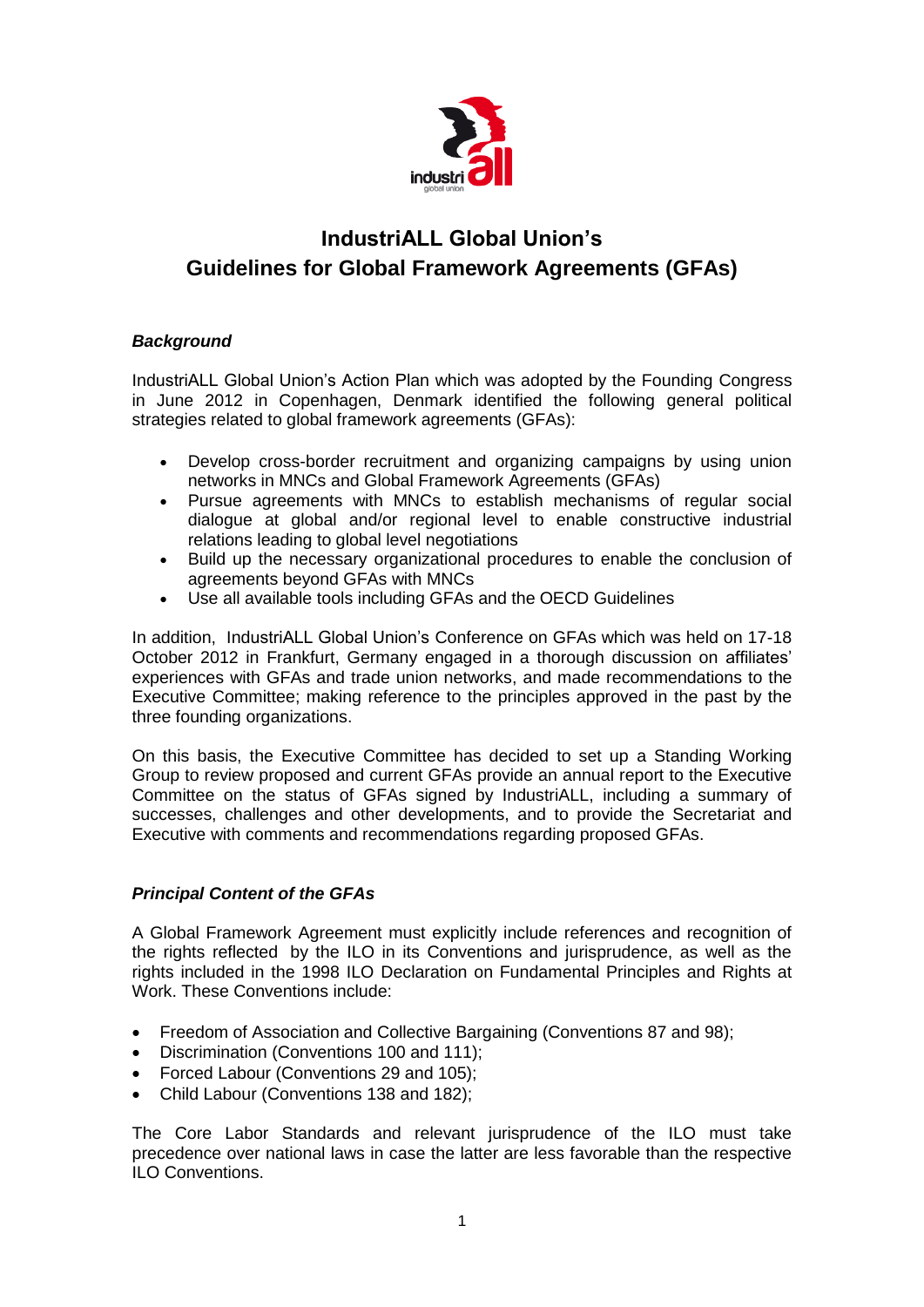It is important for IndustriALL Global Union to seek formal recognition of fundamental international labour and human rights standards, such as the Universal Declaration of Human Rights, the revised OECD Guidelines for Multinational Enterprises, the ILO Tripartite Declaration of Principles Concerning Multinational Enterprises and Social Policy, UN Guiding Principles on Business and Human Rights, and the UN Global Compact.

The GFAs must :

- cover all company operations throughout the world without exception;
- include a strong and unequivocal commitment by the multinational company concerned that suppliers and sub-contractors adopt these standards for their workers;
- guarantee a commitment from the company to treat unions positively, and refrain from all anti-union activities and to remain strictly neutral concerning employee preference to join, remain with, transfer, or abandon their relationship with a union organization
- union representatives should have a reasonable access to the workplace.
- contain an effective mechanism for implementation, enforcement and a procedure for binding dispute resolution

The multinational company concerned must ensure that the GFA is disseminated in the appropriate local languages to workers, managers, suppliers and sub-contractors, and that education and training about its contents and implementation is organized for all these groups.

Global framework agreements shall contain agreed mechanisms for implementation including establishment of global joint company - union structures.

The implementation of GFAs will be monitored by the affiliated organizations in close coordination and communication with the General Secretary.

In case of complaint or violation of the provisions of a global framework agreement, along with agreed mechanisms, IndustriALL Global Union's Charter of Solidarity in Confronting Corporate Violations of Fundamental Rights shall be applied.

## *Procedure*

The President and the General Secretary are the duly authorized representatives to initiate, negotiate, conclude and sign Global Framework Agreements in close communication with unions having membership, particularly with the union(s) organizing and representing workers in the country where the MNC concerned is headquartered, at any of the operations/facilities of the multinational company concerned and in close liaison with Sector Co-chairs, Executive Committee members and the Working Group.

The General Secretary shall inform relevant affiliates and the working group about the initiation of planned negotiations with a MNC at the earliest possible time following a preliminary union mapping exercise and prior to any substantive discussion taking place with the MNC. The very first information shall include a draft text of a GFA, seeking comments from the affiliated organizations and working group. After a compilation of comments from affiliates and the working group, the General Secretary will send an official draft to the management of the MNC concerned.